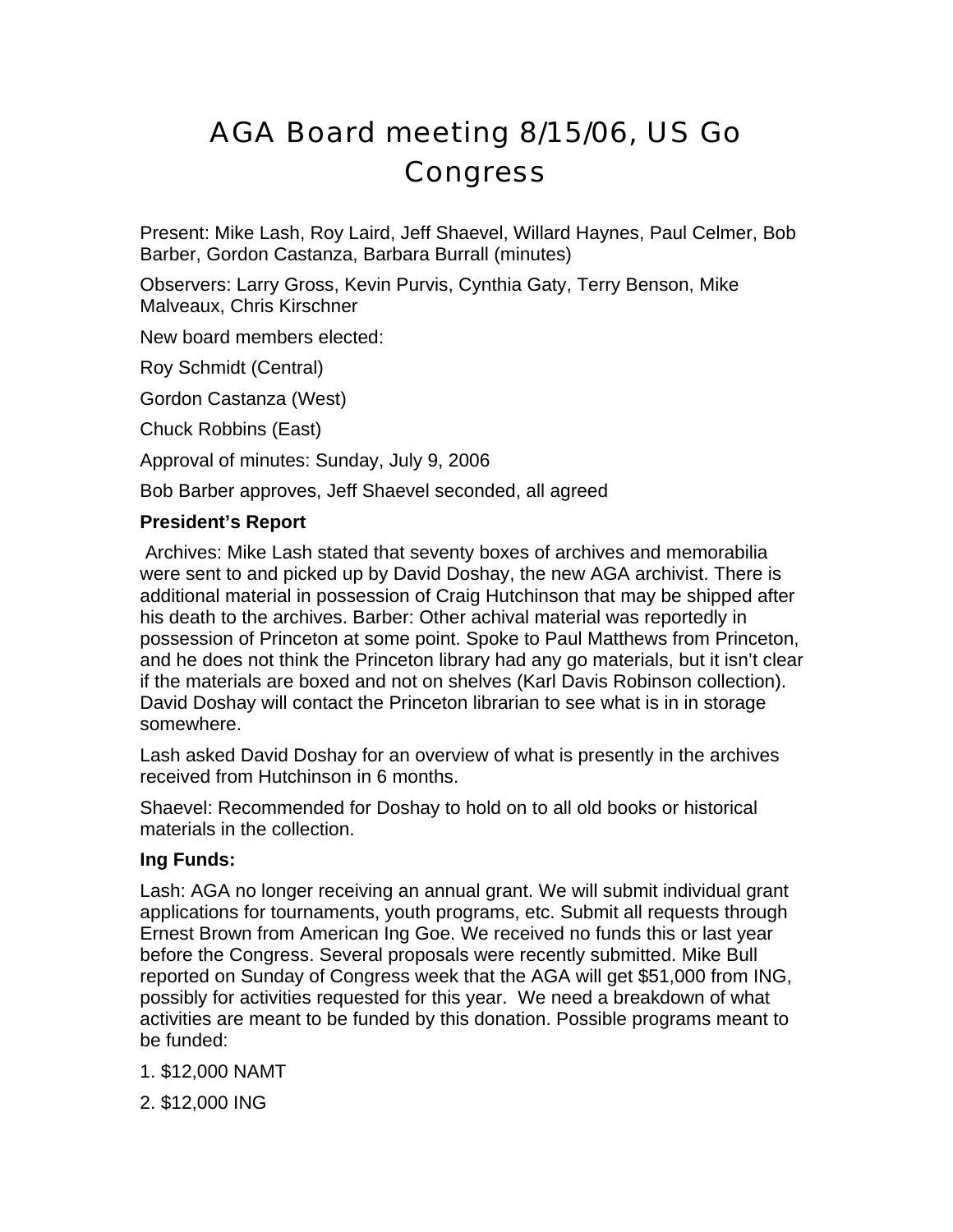- 3. \$17,000 Congress youth scholarships
- 4. \$5,000 Redmond Cup
- 5. \$5,000 balance unaccounted for.

Haynes: Since money has been allocated by the AGA for some of these activities for this year, the Ing funds meant for these activities should be saved and put to this use for next year to assure their continued funding.

When the Ing funding comes, we must insist that detail be provided concerning what activities are being funded.

Ing and Masters: Ing Foundation has suggested informally that these be combined into one tournament. Shaevel: The separation between pro and am has been obscured and mixed in some ways. Therefore, it seems reasonable to do this. Most strong players agree with this.

# **Congress surplus:**

Discussed policy to encourage chapters that host the congress to use the money over a period of time (not just sit in account). If unused, a small amount will go back to AGA. Therefore, there will be an incentive to spend the money to promote Go. Most are beginning to do this. Malveaux asked if chapters have to use it all up in one year. Lash said no, we are just trying to encourage chapters to put their funds to use. It may only be 5-10 chapters that have this money at any one time. This will be researched and discussed next meeting.

Tabled until next meeting.

Empty Sky: Board had approved \$3,000 for them to use. They were not aware of this! Lash encouraged the chapter members to find useful ways to use it.

Analysis of equipment expenses:

AGF Board Chairman presented a proposed financial analysis of AGA and AGF expenditures on equipment. He stated that AGF and AGA responsibility for expenditures has often been often confused, because both entities use the same warehouse and shipping service, and have on occasion shared the purchase of items to be distributed. Equipment was often sent out when requested without inventory accounting. After 2003 the shipper began to catalog this. Benson began a spread sheet from Aug, 2003.

AGA was paying all shipping costs in past and this was not fair. AGF equipment was often going to AGA chapters (thought about \$10-\$15K range). Taking into account additional factors, it now looks like the \$5,000-7500 range is about what AGA may owe AGF for this.

Way to Go: some chapters have taken large numbers: some expense has been due to over-use by chapters. Demo Boards, Ing boards: We need to know where all these are and if they are being used appropriately, or should be requested to be returned.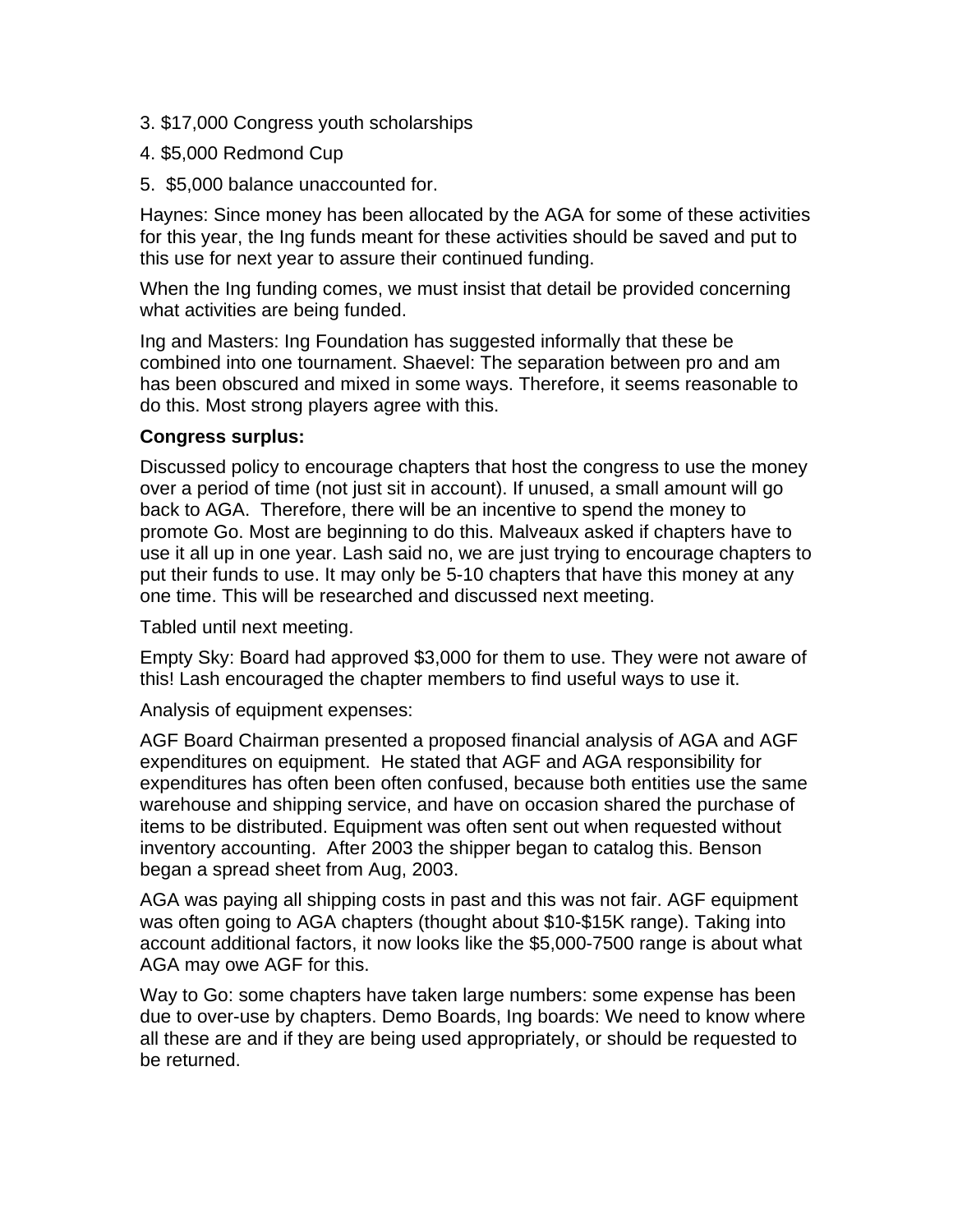Lash: Current equipment policy is in place. AGA is now out of the equipment business. AGF deals with beginning teaching equipment. Now we must just clean up the past business. Terry Benson will prepare a detailed summary for Mike Lash to bring to the Board.

# **Ken Koester's Tournament Director's Guide:**

Copyright Ken Koester. AGA wants to acquire 100 percent of his rights to his document referred to as AGA's **Tournament Director's Guide**. Koester agreed to consider this. Lash asked Koester to make an offer. He asked for a life membership. He also wants attribution as the author in future editions. Lash is making the contract. There may be subsequent authors making additional contributions and these will be added when appropriate.

Castanza: Do we know that he actually owns the copyright?

Laird: The actual copyright is in question. However, having this contract will allow for a settlement in an amicable way. Revised in 2003, and appears current. There is much good material in this.

Kirschner: Does have anecdotal material and admixture between regulatory and advisory material. We need to clearly identify the regulatory material as separate. Kirschner feels that there should be two documents. The anecdotal approach is no longer appropriate. Rewriting is needed in considerable volume. However, the inclusiveness of the document is such and so helpful that it is worth the small cost of life membership.

Shaevel: May need to identify a committee to work on this plan.

Lash: Koester's offer was accepted for submission to the Board. When the contracting is done the current document will be made available and such a committee can then work from there.

Haynes: Moves to accept the proposal: All agreed.

### **Redmond and National Youth Tournaments:**

This is the last year that this will be the way the World Youth representative will be chosen. Both Michael and None Redmond accept this. There will be a new National Youth Championship Tournament program. This will be supported by a series of live qualifier youth tournaments . Players must pay their own way to these tournaments. Qualifiers will be between Jan and April. Top 2 seniors and top 2 juniors will go to one venue in spring for the finals. Full compensation intended for finalists to attend the finals. Finals may be done during Memorial Day Weekend. Unclear at this point where money will come from. A grant from ING was requested for \$15,000. Must be a citizen to enter this tournament..

Winners of qualifiers will get some contribution to attend a Go camp the following summer.

AGF may be able to fund that contribution.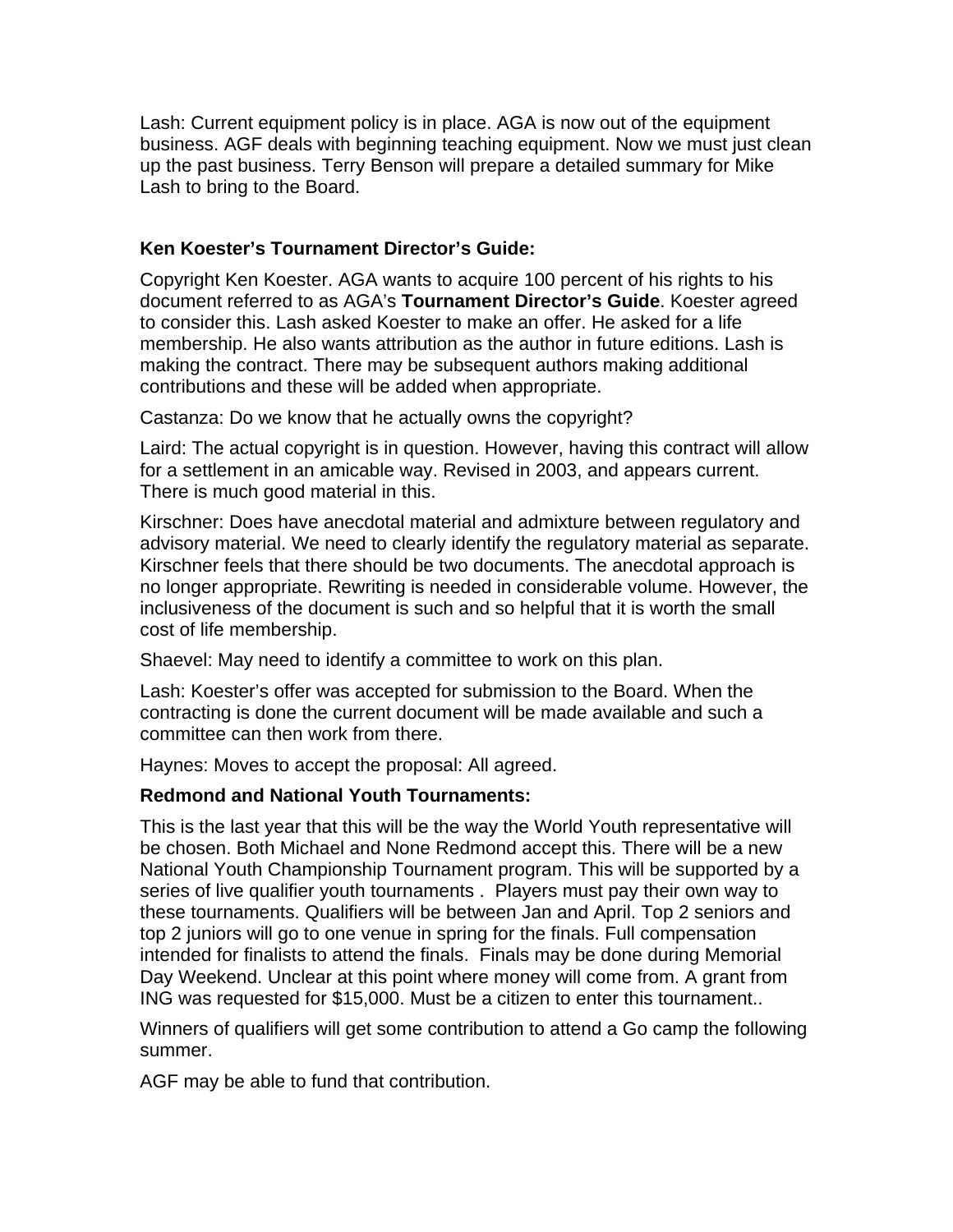AGA will continue to support the Redmond Cup in principle. None Redmond asked Mike Lash if the AGA will continue to fund. She gave Lash a budget as follows:

- 1. 4 finalists to congress: air fare up to \$400 each: (\$1600)
- 2. Full comp: \$ 6-700 each: (\$2800)
- 3. Prize money: AGF supplies this
- 4. Ing Redmond (players up to age 30, 5dan and up): winner goes to Ing cup: prize money: \$1000

Total \$5000-5500 budget

Play begins after Jan 1. Request to Ing submitted for \$5,000 to fund this event

Laird: Not an appropriate use of AGA member dollars or reserve funds, but we will try to get Ing. We support them using the congress as a venue for the finals. It generates more excitement when played here. There are possibly other options for funding.

Board agrees that AGA membership dollars and reserves should not be used, but sponsorship or other funding sources may be appropriate and can be pursued.

### **International Representatives:**

Tabled until next month

### **Certification of amateur players:**

Kirschner: Active proposal is in the works. "Ready to float, but not to fly."

#### **Board policies on public access to corporate records:**

Lash: Unfounded allegations have appeared on rec.games.go. There is no official policy on this currently. No expectation of privacy as with corporations. Allegations/requests for information must be specific.

Haynes: Board meetings: Chess orgs: audio and video tapes are available upon demand for the cost of producing them.

Suggests that for financial records there be a policy.

Lash: Records should be available to any member requesting these. There has never been an audit of these and it is requested that there should be for the AGA's and board member protection. An informal audit has affirmed appropriate money use, but this is just informal. Finance committee will be involved and it would be best to find a member to do this pro-bono. Ben Bernstein may have ideas concerning this.

### **Nakayama award:**

This has been done to recognize his significant contribution. Shaevel created the treasure chest award for this year. May not be annual, but occasional. Should not skip next year.